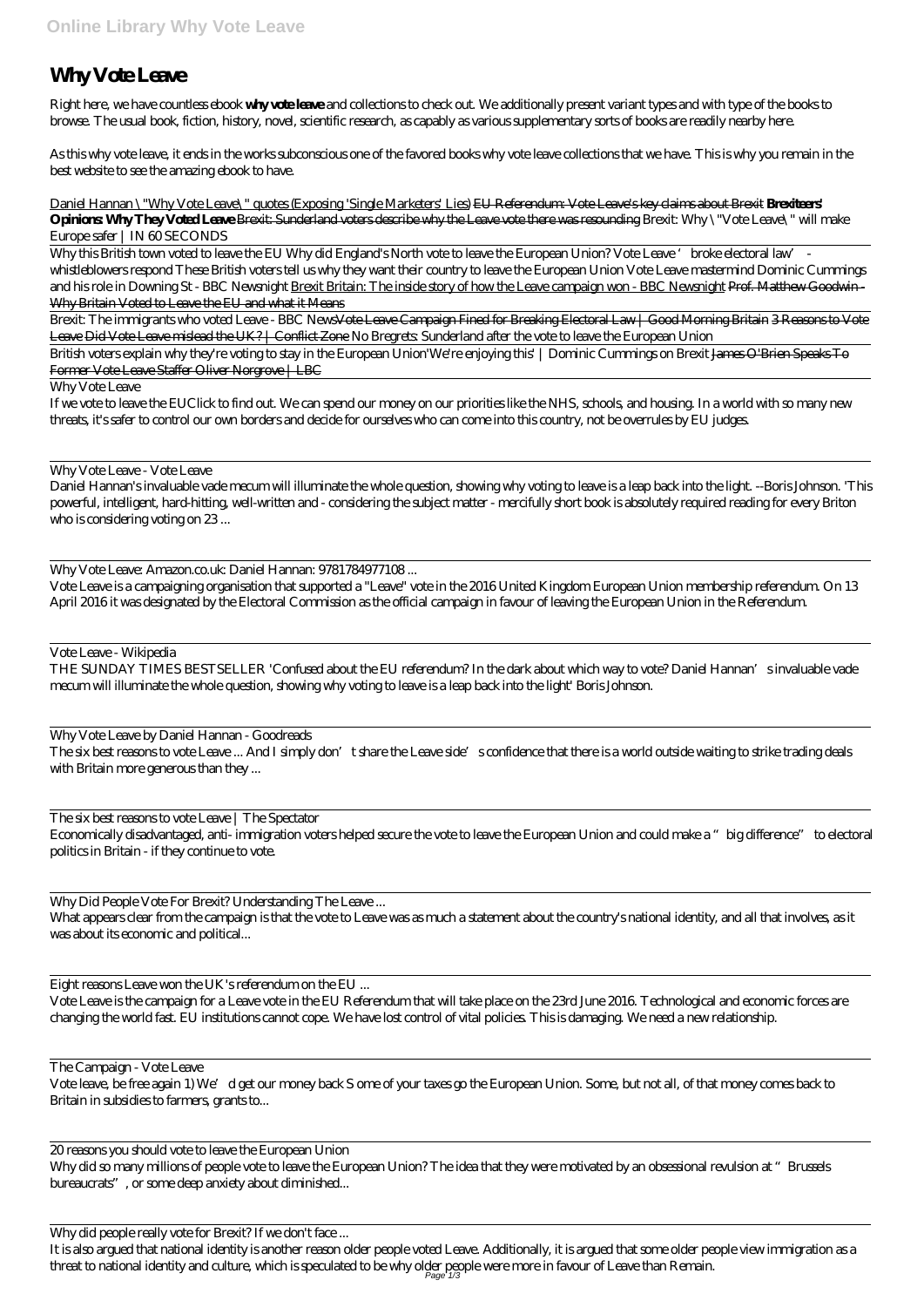## Causes of the vote in favour of Brexit - Wikipedia

Daniel Hannan's invaluable vade mecum will illuminate the whole question, showing why voting to leave is a leap back into the light' Boris Johnson. 'This powerful, intelligent, hard-hitting, well-written and – considering the subject matter – mercifully short book is absolutely required reading for every Briton who is considering voting on ...

Why Vote Leave eBook: Hannan, Daniel: Amazon.co.uk: Kindle ...

The biggest reason why people vote to leave the EU was their belief that the UK should be a self-governing entity. People did not want their country to be accountable to a supranational body's rules and regulations, according to a survey of 12,369 voters conducted on the day of the referendum by Lord Ashcroft.

The Brexiteers bible: What Daniel Hannan's 'Why Vote Leave ... A Leave vote was sold to the British public on the basis that it would allow us to "take control back." What exactly that means was never spelled out in detail, but there's no doubt that such a...

Why Wales voted for Brexit - The Independent | US | Latest ... If we vote Leave a gaping chasm will open up and, as UKIP's Nigel Farage has admitted, we have 'absolutely no idea' what will happen. Whichever side you're veering towards, there's no...

Brexit racism: Why did UK people vote to leave the EU? His latest book, Why Vote Leave, makes a short, sharp case for leaving the EU. By outlining what he considers to be the EU's failings, he hopes to persuade floating voters that things are really as...

 $INTRODUCTION: #1 Why Vote Leave ~~$  Read Why Vote Leave  $~$ - Uploaded By Frédéric Dard, if we vote to leave the euclick to find out we can spend our money on our priorities like the nhs schools and housing in a world with so many new threats its safer to control our own borders and decide for ourselves who can come into this country not be overrules by eu judges the

'Why Vote Leave', by Daniel Hannan | Financial Times More videos His new book 'Why Vote Leave' published this Spring, is the Number One political bestseller on Amazon, and has since become the bible for Brexiteers. The book follows the tradition of Hannan's pin-up Enoch Powell, whose 'The Common Market - the case against' preceded the 1975 EC referendum.

EU Referendum: 10 reasons to vote Remain | Metro News

Is it time to leave the EU? MEP and award-winning political writer Daniel Hannan argues for a British exit ahead of the coming referendum. Hannan argues that the EU is past its sell-by date, rendered obsolete by technological advances, has been shrinking economically, and is less relevant to our economic needs than ever. He shows that any renegotiation is doomed to fail: the EU can t reform, can t be democratic, and can t be divorced from its goal of ever-closer political union. Staying in does not mean staying the same and a vote to leave far from being the risky choice is actually the safe one. Finally Hannan demonstrates that Britain doesn t have to stay in the EU to remain at the heart of Europe and considers the global role a confident nation freed from EU strictures could play."

In June 2016, the United Kingdom shocked the world by voting to leave the European Union. As this book reveals, the historic vote for Brexit marked the culmination of trends in domestic politics and in the UK's relationship with the EU that have been building over many years. Drawing on a wealth of survey evidence collected over more than ten years, this book explains why most people decided to ignore much of the national and international community and vote for Brexit. Drawing on past research on voting in major referendums in Europe and elsewhere, a team of leading academic experts analyse changes in the UK's party system that were catalysts for the referendum vote, including the rise of the UK Independence Party (UKIP), the dynamics of public opinion during an unforgettable and divisive referendum campaign, the factors that influenced how people voted and the likely economic and political impact of this historic decision.

The majority of policymakers, academics, and members of the general public expected British citizens to vote to remain in the European Union in the 2016 referendum. This perception was based on the well-established idea that voters don't like change or uncertainty. So why did the British public vote to take such a major economic risk? Framing Risky Choices addresses this question by placing the Brexit vote in the bigger picture of EU and Scottish independence referendums. Drawing from extensive interviews and survey data, it asserts that the framing effect – mobilizing voters by encouraging them to think along particular lines – matters, but not every argument is equally effective. Simple, evocative, and emotionally compelling frames that offer negativity are especially effective in changing people's minds. In the Brexit case, the Leave side neutralized the economic risks of Brexit and proposed other risks relating to remaining in the EU, such as losing control of immigration policy and a lack of funding for the National Health Service. These concrete, impassioned arguments struck an immediate and familiar chord with voters. Most intriguingly, the Remain side was silent on these issues, without an emotional case to present. Framing Risky Choices presents a multi-method, comparative, state-of-the-art analysis of how the Brexit campaign contributed to the outcome. Uncovering the core mechanism behind post-truth politics, it shows that the strength of an argument is not its empirical validity but its public appeal.

Brexit is sorry to hear EU leaving my dear. In the UK there are citizens who say "vote leave" or "vote stay" for the referendum of the European Union. college ruled white paper 120 pages matte cover soft cover (paperback)

From Boris Johnson to Nigel Farage, George Galloway to Michael Gove, the campaign to get Britain out of the EU brought together some of the most Page 2/3